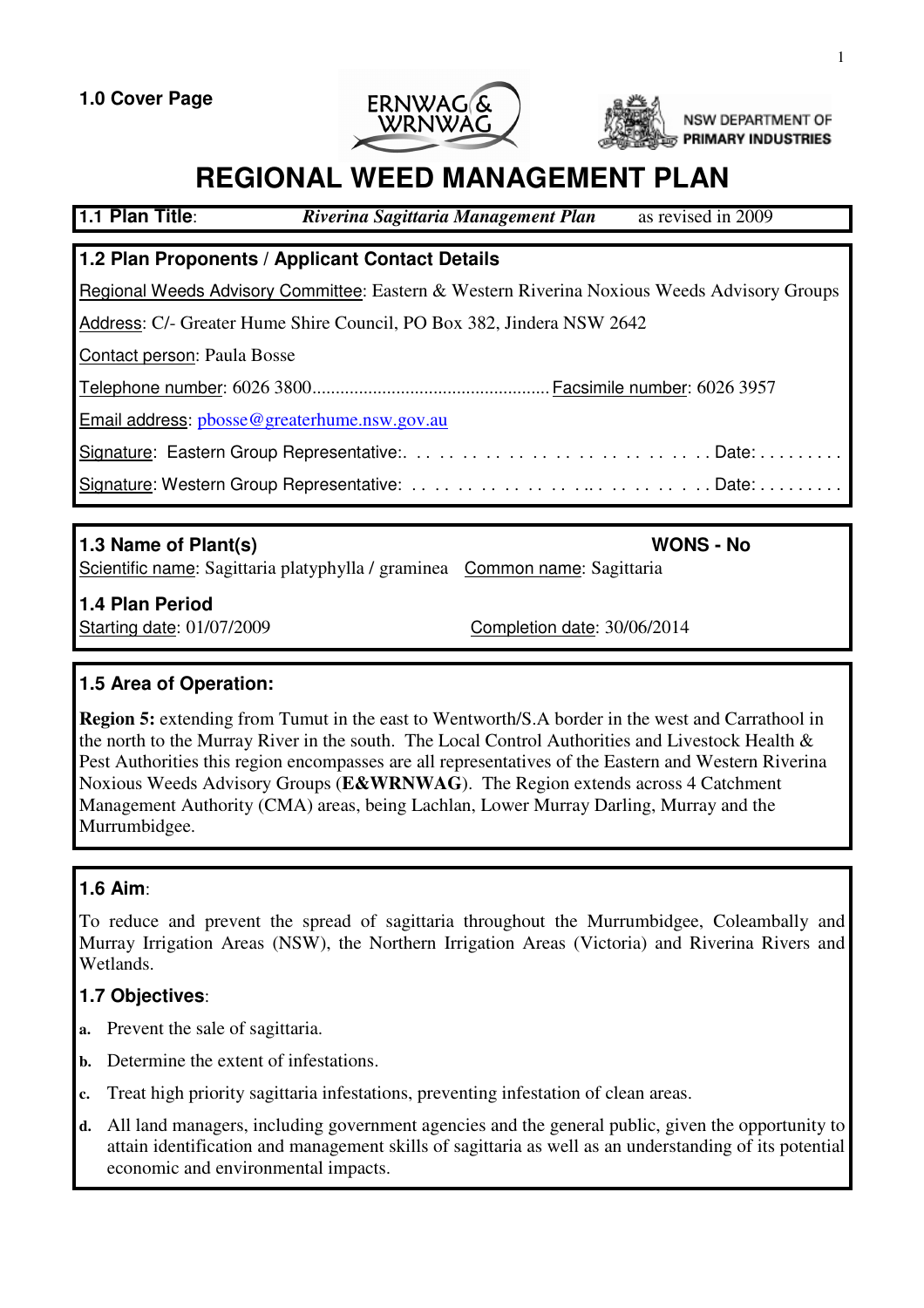#### **2.0 STAKEHOLDERS**

#### **2.1 Signatories**

The following Local Control Authority (**LCA**) members of the Eastern and Western Riverina Noxious Weeds Advisory Groups (**E&WRNWAG**): Albury City, Balranald Shire, Carrathool Shire, Central Murray County, Corowa Shire, Greater Hume Shire, Griffith City, Hay Shire, Jerilderie Shire, Leeton Shire, Murrumbidgee Shire, Urana Shire, Wakool Shire and Wentworth Shire.

#### **2.2 Other Stakeholders**

LCA and LHPA members of the Eastern and Western Riverina Noxious Weeds Advisory Groups (**E&WRNWAG**). NSW Department of Primary Industries (**NSW DPI**), Department of Primary Industries Victoria (**DPI**), Murray Irrigation Limited (**MIL**), Goulburn-Murray Water (**G-MW**), Murrumbidgee Irrigation (**MI**), Forests NSW (**FNSW**), NSW Farmers (**NSWF**), Department of Lands (**DoL**), South Australia and other land managers.

#### **3.0 BACKGROUND AND JUSTIFICATION**

#### **3.1 Plan Justification and Description of the Problem**

Sagittaria (*Sagittaria platyphylla / graminea*) an aquatic plant, is becoming an increasingly serious problem in the Riverina. It was first discovered in the Riverina in 1990 having been established in Victoria since 1962. It spreads rapidly, blocking irrigation channels and greatly reducing the effectiveness of the water distribution systems. Sagittaria has very high environmental impacts with the potential to choke out watercourses and wetlands, adversely affecting biodiversity.

Sagittaria is currently found scattered along the Murray River from Lake Mulwala to the Torrumbarry weir. 250 wetting and drying wetlands in South Australia are currently at risk of severe infestation. It is also found scattered along irrigation channels within the Murray Irrigation District.

At present this weed is not readily known in New South Wales but it is having a huge agricultural and environmental impact in Victoria, where it is blocking up irrigation channels and slowly creeping along the Murray River. In the Murray Valley and Shepparton Irrigation Districts this weed is well established. Awareness of this weed is widespread due to the impact on the community; however in irrigation areas further northwest the profile needs to be raised. An objective of this plan is to work closely with weed and water management agencies from Victoria and South Australia to prevent further spread throughout the Murray Darling Basin.

Extension and education are key components of this plan. If people are unable to identify sagittaria, are unaware of its potential impacts and lack an understanding of management options, then they are unlikely to act. Extension activities will address these issues and information will be delivered through field days, workshops, media releases and personal contact during field inspections. An information leaflet will be developed for the Riverina and distributed to irrigators and water managers.

An identification field day will be held in the MIA to increase general awareness of sagittaria in those shires not directly bordering with Victoria.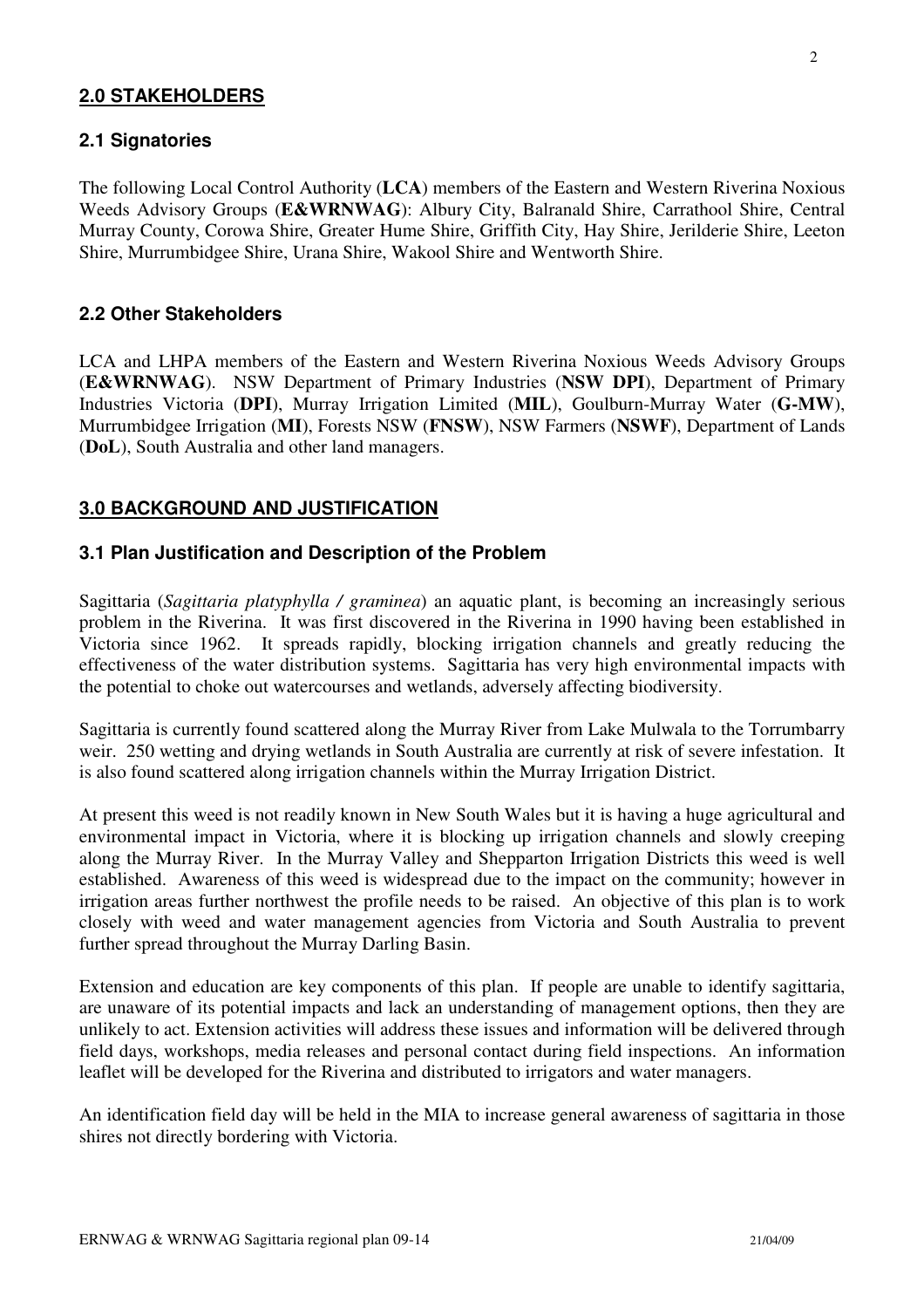A television advertising campaign "Weeds don't have borders" was aired in southern Riverina and northern Victoria. Any future campaigns will include footage of sagittaria to further increase awareness of this new aquatic weed.

### **3.2 The "Do Nothing" Option**

Murrumbidgee Irrigation has located six isolated infestations since first identifying sagittaria in the Murrumbidgee Irrigation Area in 1990. If nothing is done with these isolated infestations, the irrigation supply system is in danger of choking up, limiting the ability to supply water to irrigators. The currently un-infested Murrumbidgee, Darling and Lachlan Rivers are also at high risk if these infestations are not contained. Once in these rivers sagittaria will spread rapidly throughout irrigation areas - being pumped out of the river and introduced into local farm channels. Another concern is that retailers are still bringing this serious aquatic weed (now noxious) across the border (VIC/NSW) and trying to sell it (illegally).

### **3.3 Distribution of Infestations**

Sagittaria is currently found along the Murray River from Corowa through to Torrumbarry weir (600 sites have been recorded by GMW). The majority of infestations are being treated at least twice per year. Sagittaria is also spreading along the Mulwala canal and Murray Irrigation channel system and is present on several properties within Central Murray County Council.

Sagittaria was first noticed growing in a small drainage channel within the city limits of Griffith in the MIA twelve years ago. Some drainage channels are currently infested with up to a 10km gap between infested channels. The lengths of infestations continue to grow. The largest infestation is currently 1.5km in length, with others approximately 500m. In the last 12 months the majority of infested channels were handed back to Griffith City Council to manage.

The first infestation in the Murray Irrigation area was found twelve years ago. A detailed map of sagittaria infestations in South Eastern Australia is currently being collated by DPI Victoria.

### **3.4 Weed Biology**

Sagittaria is an emergent, erect plant, growing up to one metre high when mature. Stems are triangular in cross-section. It grows in a number of forms:

- The most recognisable form has lance-shaped or arrow-shaped leaves which are a distinctive green colour.
- The next most prominent form has long, narrow, straplike leaves. These are often more yellow in colour and can grow adjacent to or separate from the lance-shaped plants.
- The least prominent form grows under water. Its leaves are also straplike but much shorter, and grow in a rosette arrangement, up to 50cm long and almost flat against the soil.

Flowers are white, 3cm in diameter and are always found below leaf height.

### **3.5 Method and Rate of Spread**

Sagittaria spreads rapidly due to its many methods of reproduction. Spread can occur when rhizomes and tubers extend the area of existing colonies. It occasionally forms floating mats that break away from the parent body and move in stream flow to take root wherever they come to rest.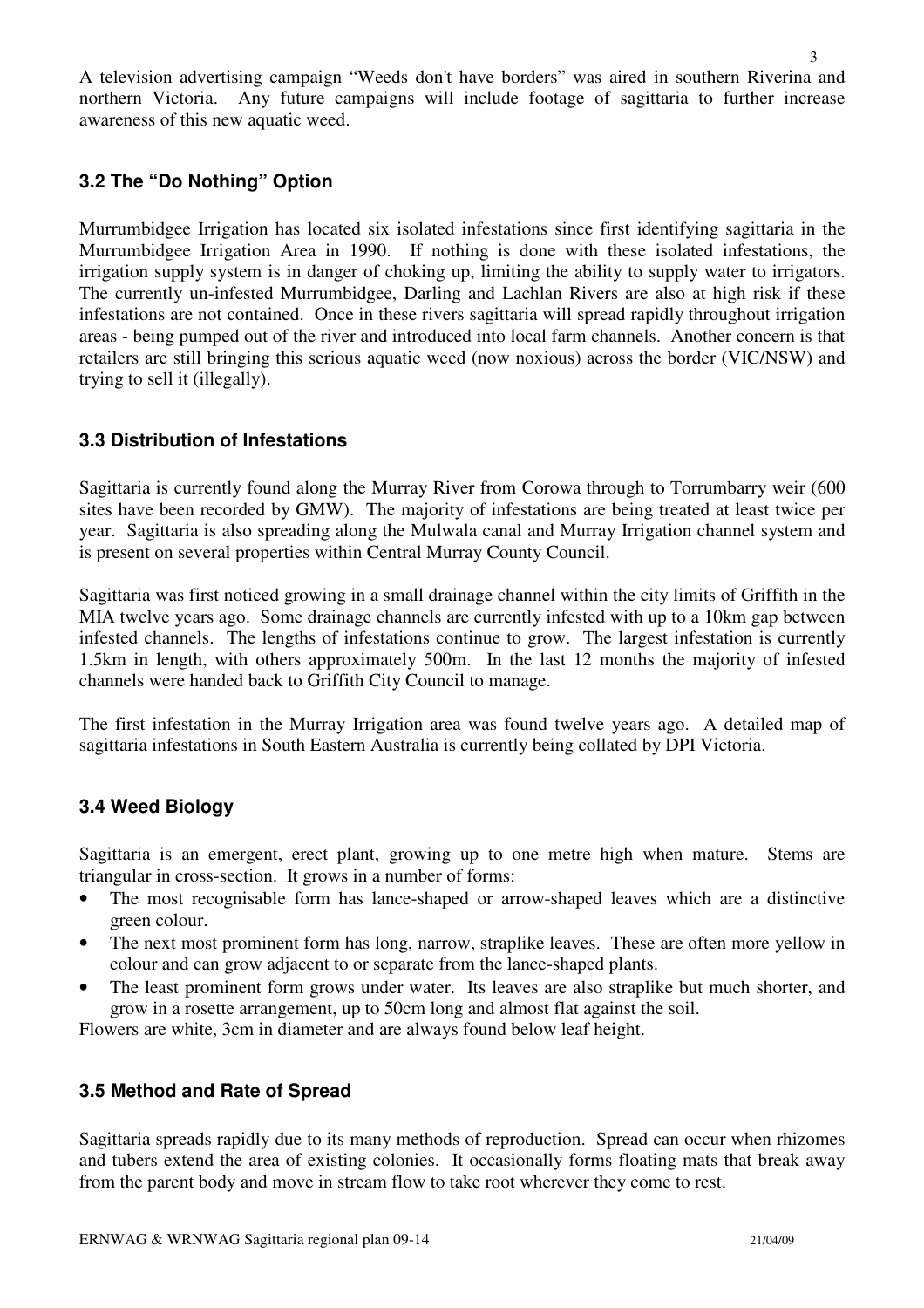The plant also spreads efficiently by seed. Most seeds drop within the parent colony but many will float downstream for up to three weeks. If seed is eaten by ducks, it is believed to be viable when excreted. Each plant produces more than 10,000 seeds.

### **3.6 Species Management**

Current methods of sagittaria control are not effective in the long-term. Chemicals registered for use in waterways for the control of sagittaria do not kill the rhizome of the plant, and tend only to kill top growth. These rhizomes, if not exhausted, are then able to re-shoot when conditions are favourable. Residual herbicides that may be able to control the rhizome of sagittaria are not currently registered for use in waterways or irrigation water.

CMCC currently has an APVMA permit (Permit 10712) for chemical application above current pesticide label rates. Directions for Use: Spot spraying of *Sagittaria* spp. growing on waters edge and in mud flats along streams and rivers in the Central Murray County Council area.

The mechanical control of the weed is restricted for several reasons. Such operations are labourintensive, and therefore costly. Some mechanical control methods, such as the removal of infestations with an excavator can damage the structure of channels and drains and make them less efficient. These mechanical methods can also release fragments of the plant into the waterway, and these fragments may be able to move with the current and establish new infestations elsewhere.

To properly manage this weed, more information is required on the biology of the weed, along with information on the best practice in herbicide application in an effort to establish an integrated weed management approach.

### **3.7 Key Land Managers**

All land managers listed below are critical to the success or failure of this plan, being active members of the Sagittaria Task Force. If sagittaria where to be left untouched due to a lack of awareness of its potential distribution, the Riverina will end up with severe infestations throughout waterways that would cost the community greatly.

Local Control Authorities, NSW Department of Primary Industries, DPI Victoria, Goulburn-Murray Water, Murrumbidgee Irrigation, Murray Irrigation Ltd, Forests NSW, NSW Farmers, Department of Lands, and Animal and Plant Control Commission South Australia.

### **4.0 LEGISLATIVE AND REGULATORY SITUATION**

### **4.1 Current Declaration**

A direct outcome of our first Sagittaria Regional Plan was its declaration across the Riverina region as a Class 4 noxious weed in the following Local Government Areas: Albury City, Balranald Shire, Carrathool Shire, Central Murray County, Corowa Shire, Greater Hume Shire, Griffith City, Hay Shire, Jerilderie Shire, Leeton Shire, Murrumbidgee Shire, Wakool Shire and Wentworth Shire.

Class 4 – **Locally Controlled Weeds –** the growth and the spread of the plant must be controlled according to the measures specified in the management plan published by the local control authority.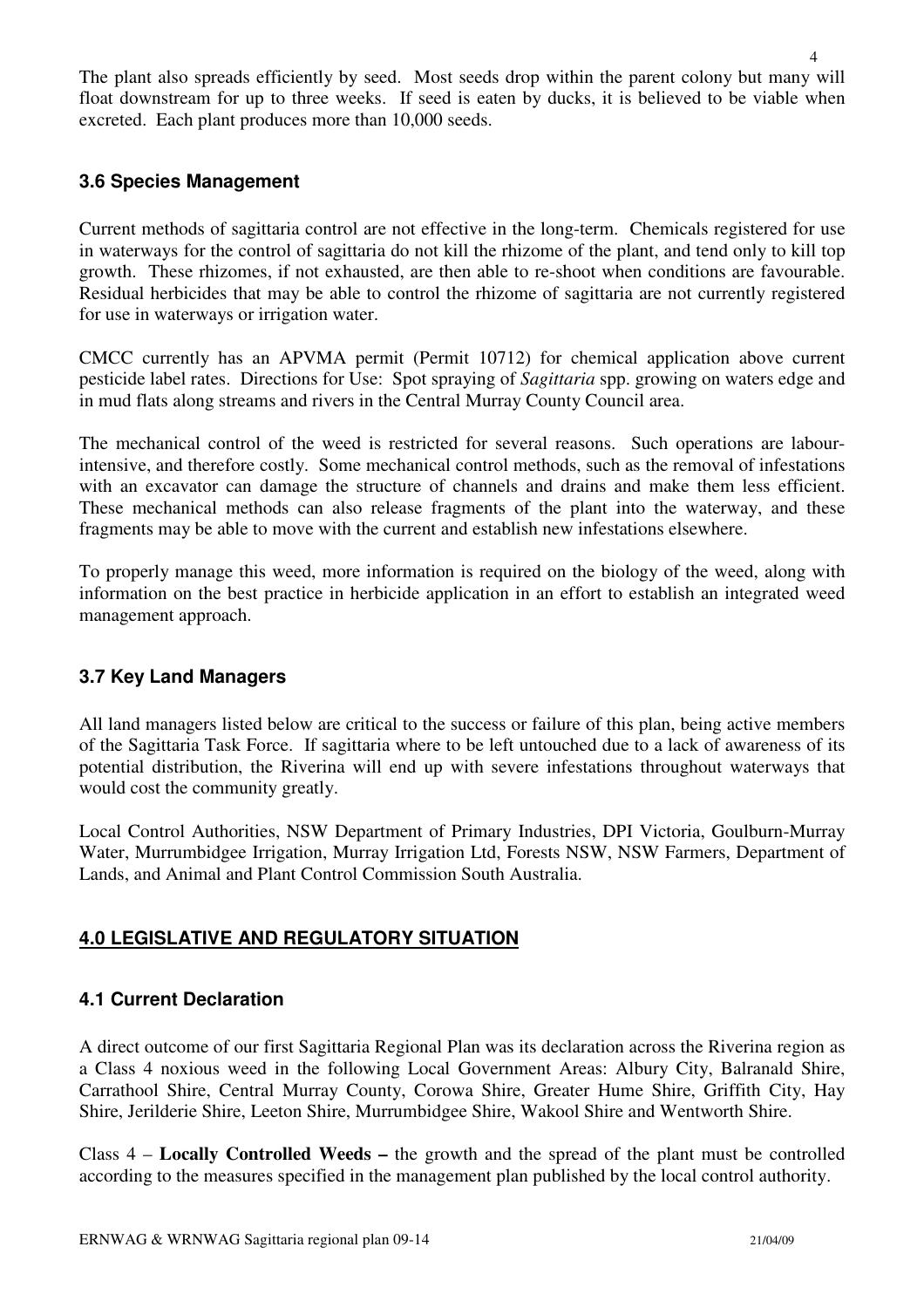See Appendix 2 for individual LCA control measures.

Sagittaria is also declared a class 5 noxious weed State-wide. Even with this coming in to force in 2006 – a Riverina nursery has still managed to bring plants over the NSW/VIC border and sell them in 2007/2008.

Class 5 - **Restricted Plants** – must not be sold, purchased or scattered.

It is not currently declared in Victoria, but discussions with the nursery industry are currently underway in an effort to restrict the plant from retail sale. A recommendation out of the tri-state Sagittaria Strategic plan – *That the tri-state Sagittaria Taskforce makes a submission to the Noxious Weeds Review recommending that Sagittaria graminea be classified as a Regionally Prohibited weed in all areas of Victoria.*

South Australia enforces control and eradication along with nil sales or transportation of the plant.

#### **4.2 Declaration Changes**

None required at this stage.

### **5.0 CONSIDERATIONS AND OPPORTUNITIES**

#### **5.1 Financial support to carry out the plan**

Sagittaria only infests a small portion of the Riverina's catchments. There is a significant opportunity to prevent further spread as sagittaria has the potential to infest all waterways in the Riverina. At present this aquatic weed is not commonly recognised as a problem, still being sold as an aquarium plant. Its recent declaration along with an extensive awareness campaign will raise the profile of sagittaria and prevent further sales.

External funding opportunities exist through the Caring for our Country, Catchment Management Authorities and other fund sources that could significantly accelerate implementation of this plan.

A tri-state liaison committee was formed to look into weed and seed transfer across both the Victorian and South Australian borders. This will improve communication across the border increasing our resources and knowledge on best management practices. ERNWAG and WRNWAG members and the RNWPO will continue to be active participants on this committee as well as the Sagittaria Taskforce.

**Sagittaria Taskforce:** Feehan Consulting P/L has been contracted by Goulburn Murray Water and Goulburn Broken CMA to:

- Provide secretariat services
- Ensure appropriate coordination and liaison occurs
- Coordinate action on the Sagittaria Strategic Plan.

The latest update from GMW on the River Murray project – "All reaches within the base of the Hume weir downstream to Koondrook/Barham will be mapped and treated at least twice this control season (November 2008-May 2009). Seeking recurrent funding for these works from the Murray Darling Basin Authority is an on-going issue."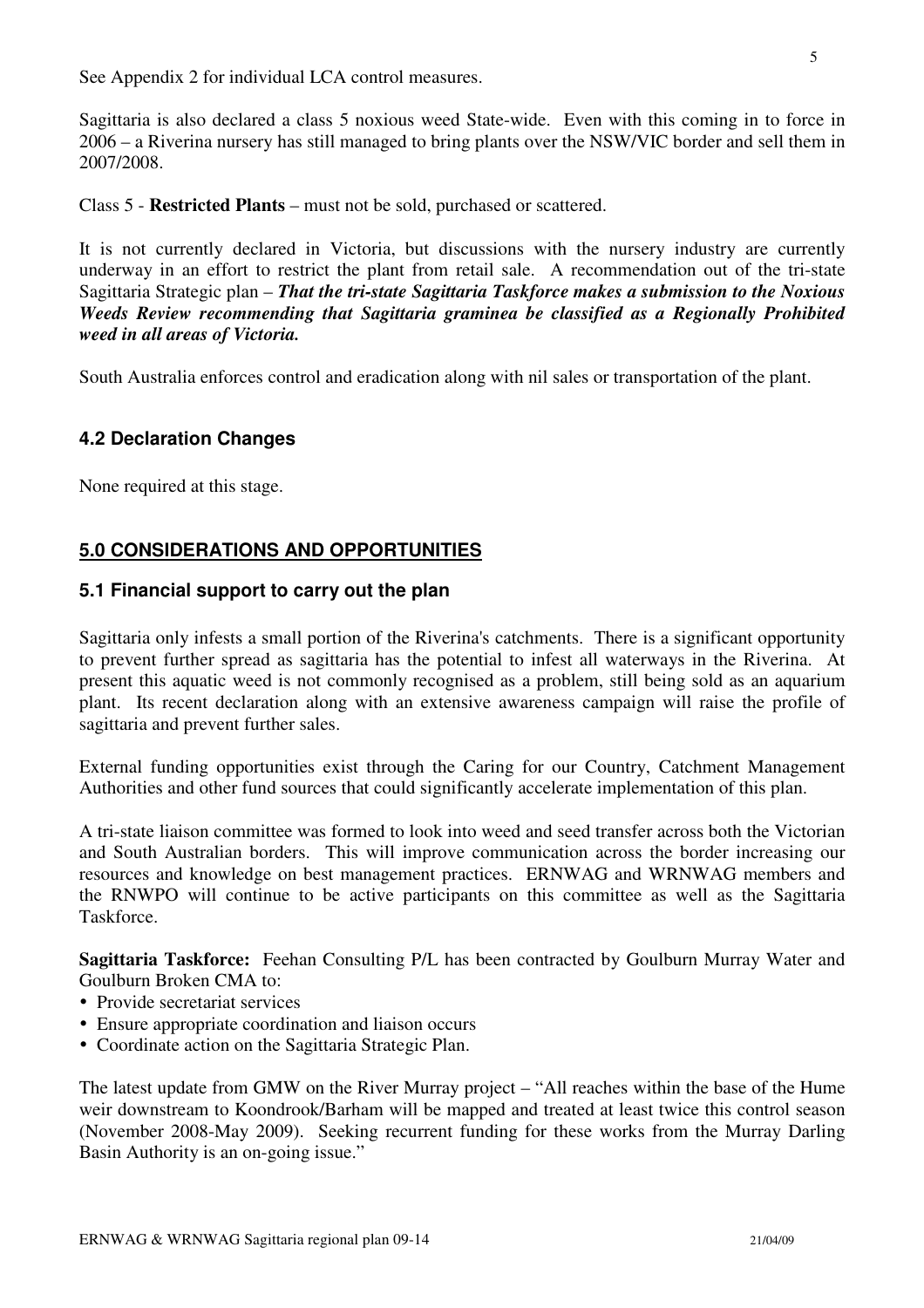#### ∼ **Australian Weed Strategy**. Addressing:

- o Goal 1: Prevent new weed problems
	- -1.3: Reduce the spread of new weeds to new areas within Australia.
- o Goal 2: Reduce the impact of existing priority weed problems
- ∼ **NSW Invasive Species Plan** (and NSW Incursion Plan for Invasive Plant Species). Addressing:
	- o Goals 2 (eradicate or contain) & 3 (effectively manage).

∼ **Regional Weed Strategy - Lower Murray Darling Catchment**. Sagittaria is recognised as a 'Priority Category A' weed in this catchment: meaning the weed is not currently present in the Catchment.

∼ **Regional Weed Strategy – Murray Catchment**. Sagittaria is recognised as a 'Category A, B, C or D' weed in the subregions of this catchment: meaning the weed ranges from not currently present in the subregion through to being widespread throughout the subregion.

∼ **Regional Weed Strategy – Murrumbidgee Catchment**. Sagittaria is recognised as a 'Priority Category B' weed in this catchment. Meaning the weed is present with limited distribution, several small infestations in the sub regions.

The above mentioned Strategies can be downloaded from our website: www.riverinaweeds.org.au.

- ∼ **Regional Weed Strategy – Lachlan Catchment (Draft)**.
- ∼ **Murray, Murrumbidgee, Lower Murray Darling Catchment Action Plans**.
- ∼ **North Central and Goulburn Broken Weed Action Plans**.
- ∼ **Victorian Pest Management Framework**
- ∼ **Tri-state Sagittaria Taskforce – Sagittaria Strategic Plan 2009**.

Key Outcomes from this Strategy:

1. By December 2008 there will be an agreed strategy between the relevant tri-state departments and water supply organisations and catchment Boards.

2. By December 2009 Sagittaria will be declared a Weed of National Significance.

3. By December 2009 there will be no net expansion of Sagittaria (measured in terms of total occurrences and total area).

4. By December 2009 Sagittaria graminea platyphylla will have similar status as a noxious weed in all states and territories.

### **5.3 Barriers and Contingencies**

The following barriers will delay or obstruct the operation of this Sagittaria regional plan.

- Lack of awareness of environmental and agricultural impacts of sagittaria.
- Some landholders may still not recognise Sagittaria
- Lack of effective control (herbicide) options
- Legislation Pollution prevention it is an offence to allow herbicides to enter any waterway under the Clean Waters Act.
- Roles and Responsibility and land ownership along the Murray River.
- Lack of identification.
- Water levels can restrict treatment options.

The following contingencies may delay or obstruct the operation of this Sagittaria regional plan.

- Drought conditions
- Flood conditions
- Landowner inability to finance control options
- Lack of landholder support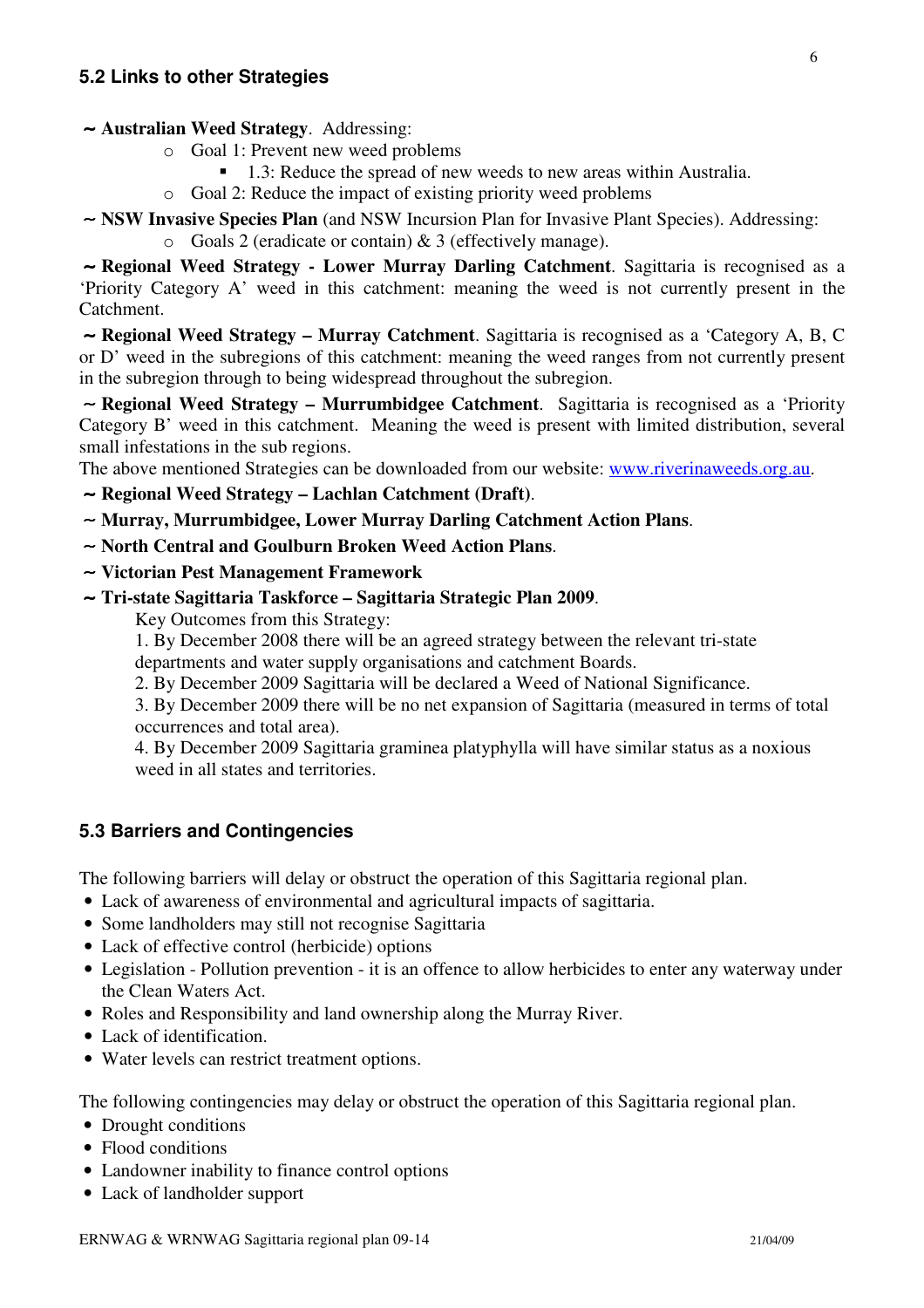### **6.0 PERFORMANCE INDICATORS AND ACTIONS**

|    | Objective a: Prevent the sale of sagittaria.                                                                                                                                         |                                                                                                  |                             |  |  |
|----|--------------------------------------------------------------------------------------------------------------------------------------------------------------------------------------|--------------------------------------------------------------------------------------------------|-----------------------------|--|--|
|    | <b>ACTIONS</b>                                                                                                                                                                       | PERFORMANCE INDICATORS                                                                           | <b>RESPONSIBILITY</b>       |  |  |
|    | 1. Retail outlets inspected annually                                                                                                                                                 | Retail outlets free of sagittaria.                                                               | LCAs & DPI                  |  |  |
|    | to ensure sagittaria isn't being                                                                                                                                                     |                                                                                                  |                             |  |  |
|    | sold, propagated or distributed.                                                                                                                                                     |                                                                                                  |                             |  |  |
|    | Objective b: Determine the extent of infestations.                                                                                                                                   |                                                                                                  |                             |  |  |
|    | <b>ACTIONS</b>                                                                                                                                                                       | PERFORMANCE INDICATORS                                                                           | <b>RESPONSIBILITY</b>       |  |  |
|    | 1. Map (GPS) high priority sagittaria<br>infestations in the Murrumbidgee<br>Irrigation Area (MI) and CMCC.                                                                          | Map developed and updated as new<br>infestations are found.                                      | <b>CMCC &amp; MI</b>        |  |  |
| 2. | Map (GPS) new infestations in<br>Wakool and Balranald Shires.                                                                                                                        | Map created and updated as new<br>infestations are found.                                        | Balranald & Wakool<br>LCAs. |  |  |
| 3. | Update current maps, Victorian<br>infestations already mapped<br>$(GPS)$ .                                                                                                           | Map updated as new infestations are<br>found.                                                    | DPI & G-M Water             |  |  |
|    | 4. Encourage landholders to report or<br>bring in unusual weeds.                                                                                                                     | Unusual plants identified when<br>brought in.                                                    | LCAs, DPI & GMW             |  |  |
| 5. | Undertake specific surveys for<br>potential sagittaria sites -<br>downstream from infested areas.                                                                                    | Sagittaria surveys completed<br>annually.                                                        | LCAs and<br>landholders     |  |  |
|    | 6. All field staff and landholders to<br>report any new sightings of<br>sagittaria.                                                                                                  | New sightings being reported by<br>landholders and field staff.                                  | LCAs, DPI & GMW             |  |  |
|    |                                                                                                                                                                                      | Objective c: Treat high priority sagittaria infestations, preventing infestation of clean areas. |                             |  |  |
|    | <b>ACTIONS</b>                                                                                                                                                                       | PERFORMANCE INDICATORS                                                                           | <b>RESPONSIBILITY</b>       |  |  |
| 1. | MIL to target lower parts of drains<br>currently not infested.                                                                                                                       | Lower parts of drains free of<br>sagittaria.                                                     | <b>MIL</b>                  |  |  |
| 2. | Murrumbidgee Irrigation to treat<br>all infestations in areas under their<br>control as required.                                                                                    | All infestations treated.                                                                        | MI                          |  |  |
|    | 3. Central Murray County Council to<br>minimise seed spread of sagittaria<br>between within Council area.                                                                            | Seed spread minimised along the<br>Murray River.                                                 | <b>CMCC</b>                 |  |  |
| 4. | CMCC to treat current infestations<br>on council land.                                                                                                                               | All current infestations on LCA<br>lands treated.                                                | <b>CMCC</b>                 |  |  |
| 5. | Wakool shire to undertake specific<br>surveys for potential sagittaria<br>sites along the Murray River from<br>the Shire boundary to the Wakool<br>Junction. Treat any plants found. | Surveys completed annually. New<br>infestations treated.                                         | Wakool Shire                |  |  |
| 6. | Victoria to treat all infestations in<br>the Torrumbarry, Pyramid-Boort<br>and Gunbower-lagoon systems.                                                                              | All infestations treated.                                                                        | DPI & GMW                   |  |  |
| 7. | Source funding through all<br>avenues.                                                                                                                                               | Co-operative treatment program                                                                   | GMW, DPI, CMCC              |  |  |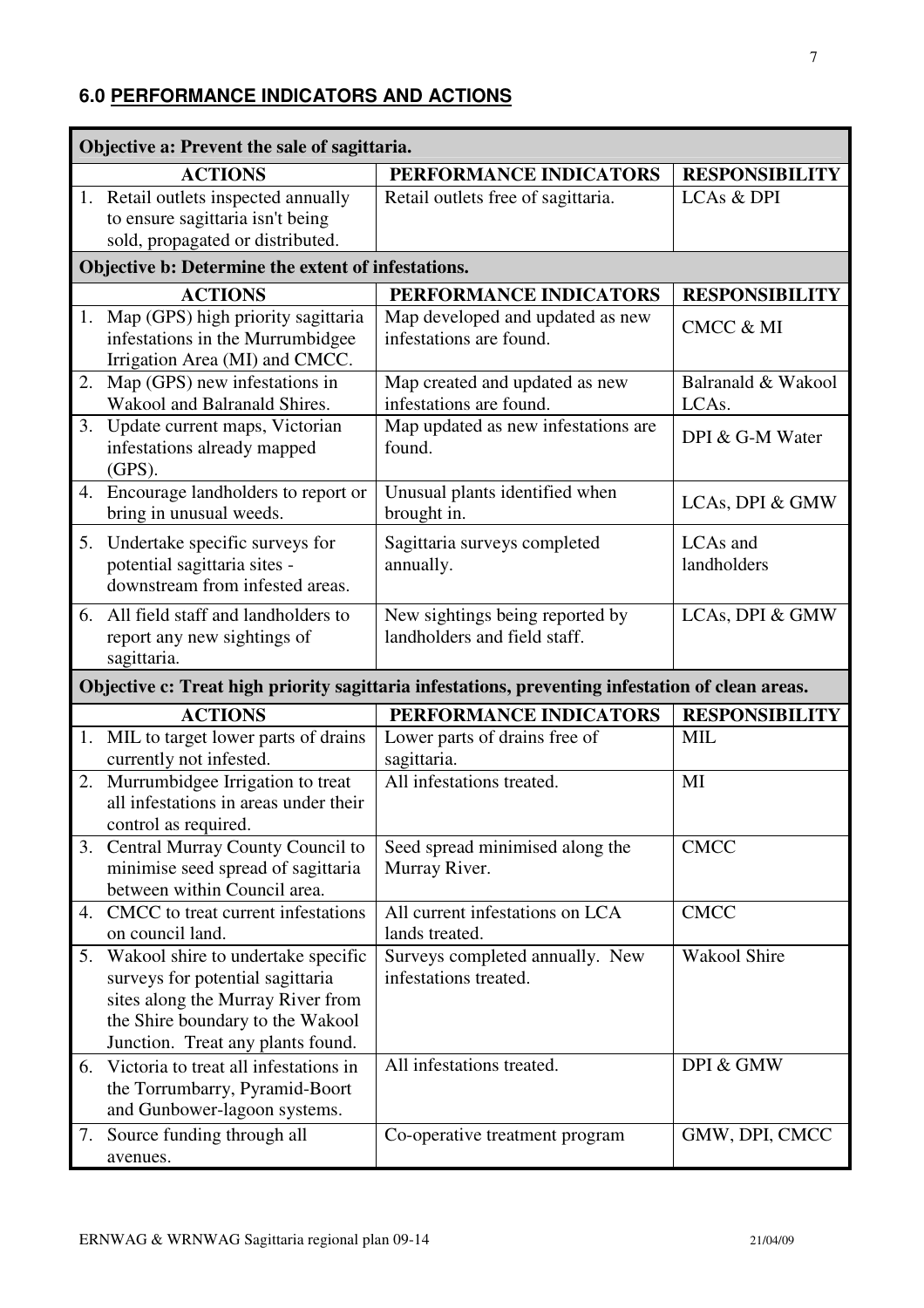**Objective d:** All land managers, including government agencies and the general public, given the opportunity to attain identification and management skills of sagittaria as well as an understanding of its potential economic and environmental impacts.

| <u>no potentiai economic and environmental impacto.</u>                                                                                                      |    |                                                                                                                                    |  |                                                            |  |
|--------------------------------------------------------------------------------------------------------------------------------------------------------------|----|------------------------------------------------------------------------------------------------------------------------------------|--|------------------------------------------------------------|--|
| <b>ACTIONS</b>                                                                                                                                               |    | PERFORMANCE INDICATORS                                                                                                             |  | <b>RESPONSIBILITY</b>                                      |  |
| 1. Run extension program targeted at<br>relevant land managers, industries<br>and the public. The following<br>actions will take place:                      | 1. | Field days take place as required.<br>Media releases distributed. High<br>priority areas kept well informed<br>of potential risks. |  | NSW DPI,<br>LCAs, DPI, State<br>Forests, MI,<br>GMW, RNWPO |  |
| 4 field days run per year<br>Media releases produced as<br>required.<br>Develop and distribute Sagittaria<br>factsheet<br>Distribute information leaflets in |    |                                                                                                                                    |  | and MIL                                                    |  |
| high priority areas.<br>2. NSW active participant on cross<br>border Sagittaria Taskforce                                                                    | 2. | NSW representatives attend and<br>participate on the Sagittaria<br>taskforce attending meetings as<br>required.                    |  | 2. RNWPO, LCAs<br>and NSW DPI                              |  |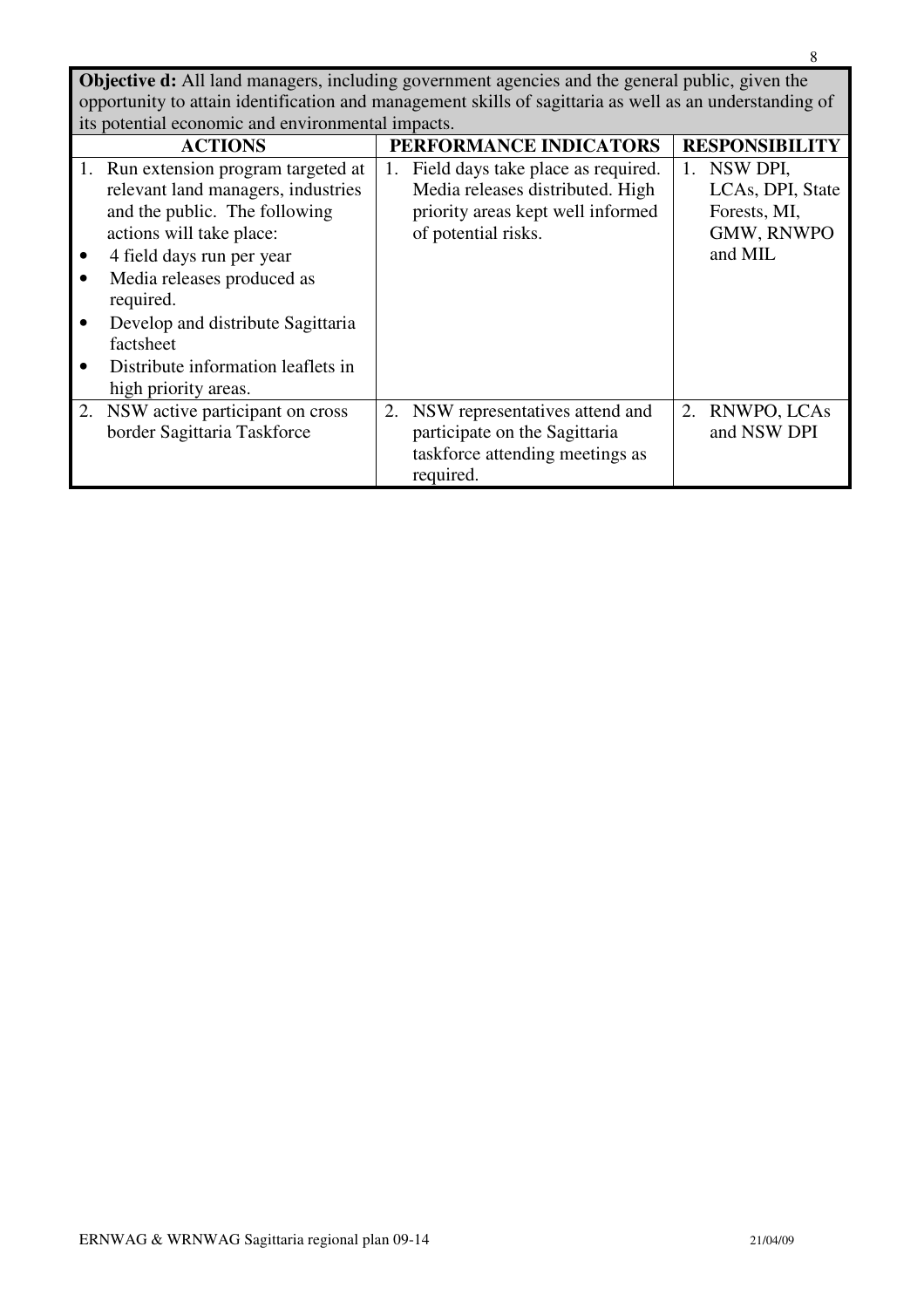### **7.0 MONITOR AND REVIEW PROCESS**

Members of the sagittaria taskforce will review the progress of the five year plan during the quarterly meetings. The previous year's activities and achievements will be reviewed in relation to the overall aims and objectives of the plan. All stakeholders' worksheets to be presented and measured against performance indicators outlined in these plans. Activities for the upcoming season will be planned, resource sharing will be arranged and all participants will familiarise themselves with the activities to be conducted (especially adjoining LCAs). Plan commitment will be renewed where appropriate.

### **8.0 BENEFITS**

This plan aims to reduce existing infestations and prevent further spread of sagittaria by working in conjunction with all stakeholders.

By implementing the plan, the following stakeholders will derive significant benefits:

- Primary industries such as agriculture/horticulture. Major beneficiaries through the maintenance or restoration of water distribution efficiency.
- Local economies. Through flow on effects of reduced control costs & enhanced productivity of industries previously affected by sagittaria.
- The environment. Through enhanced biodiversity in wetlands and major water courses across the Riverina. Also through increased recreational amenity and aesthetic values.

The plan aims to improve networks between stakeholders across state borders. Benefits will accrue as a result of this plan bringing together people with a common interest in management of sagittaria. Cost savings through prevention of new sagittaria infestations, although difficult to quantify, will be significant.

### **9.0 RESOURCES**

- Australian Weeds Strategy A national strategy for weed management in Australia. Natural Resource Management Ministerial Council (2006), Australian Government Department of the Environment and Water Resources, Canberra ACT.
- New South Wales *Invasive Species Plan 2008-2015* (2008), NSW DPI, Orange.
- Verbeek & Ash (2006). Regional Weed Strategy Lower Murray Darling Catchment  $2^{nd}$  Edition. Thomson's Graphipress, Albury.
- Ash & Verbeek (2007). Regional Weed Strategy Murrumbidgee Catchment. Active Print, Wagga Wagga.
- Bosse & Verbeek (2008). Regional Weed Strategy Murray Catchment. Thomsons Graphipress, Albury.
- Parsons, W.T. & Cuthbertson E.G. (2001). *Noxious Weeds of Australia.* CSIRO Publishing.
- Anon (1999). Noxious Weeds Act 1993. Order No 14, August 1999.
- The Western and Eastern Riverina Noxious Weeds Advisory Groups, Noxious Weeds Guide Brochures (1999).
- Ensbey, R. & Johnson A. (2007) Noxious and Environmental Weed Control Handbook A guide to weed control in non-crop, aquatic and bushland situations. 3rd ed, Agdex 647, NSW DPI. Original by Hugh Milvain (1999).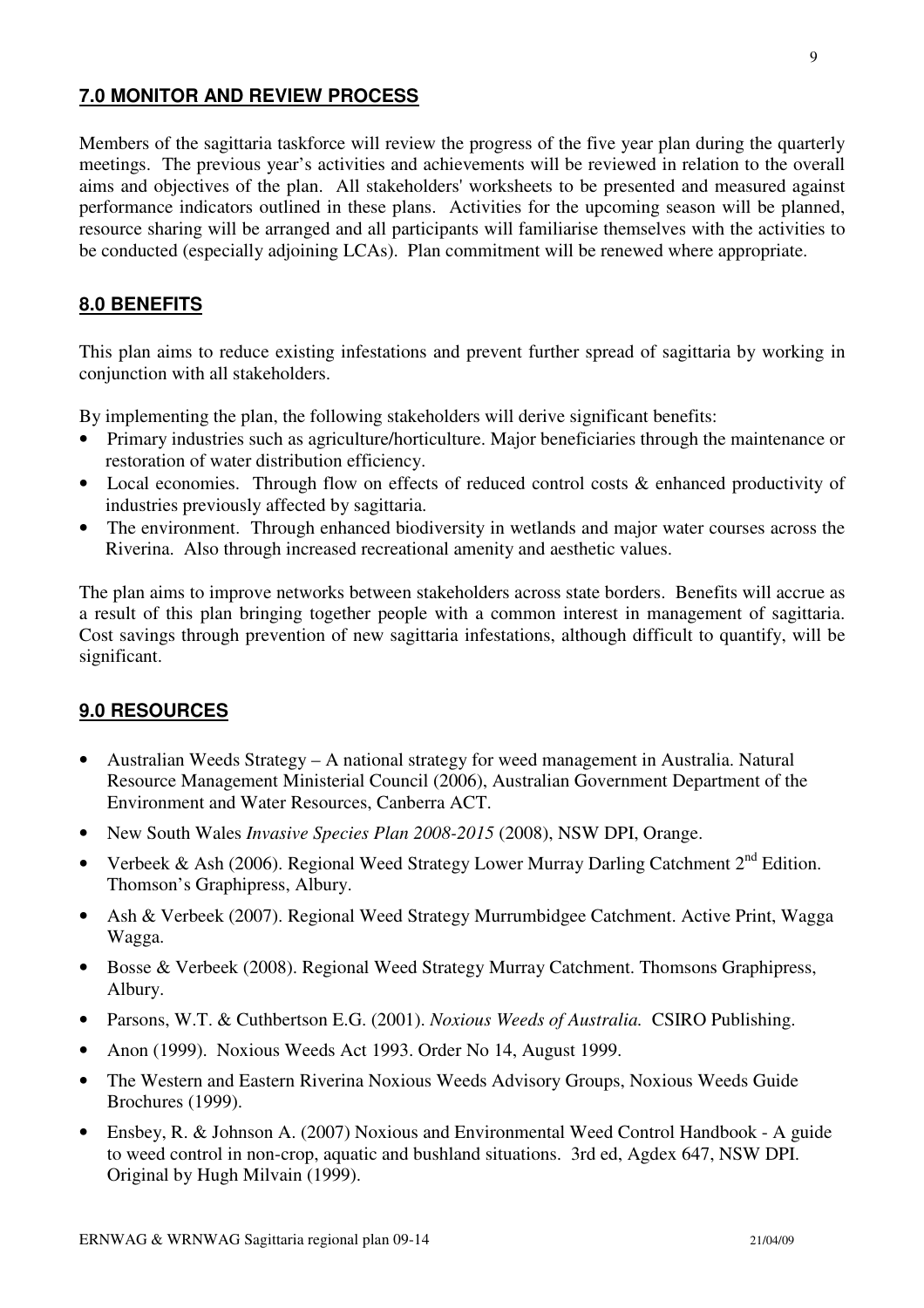- Sainty, G.R. & Jacobs S. (1994). Waterplants in Australia A Field guide. South China Printing Co. (1988) Ltd.
- Goulburn-Murray Water (2001). Arrowhead Weed info sheet.
- Tri-state Sagittaria Taskforce (2009) Sagittaria Strategic Plan 2009.
- Murrumbidgee Irrigation (2002). The facts Sagittaria graminea.
- ERNWAG & WRNWAG (2008). Sagittaria platyphylla The facts.
- ERNWAG & WRNWAG (2007), Weeds of the Riverina a guide to identification and control. Excel Printing, Pambula.

#### **ACKNOWLEDGEMENTS**

The authors wish to thank the stakeholders who assisted in the production of this document. Their contributions have enriched this regional weed management plan.

#### DISCLAIMER

Any recommendations / comments contained in this document or referred literature do not necessarily represent the plan proponents, participants / stakeholders, authors, coordinators or NSW DPI policies or specific views. No person or organisation should act on the basis of the contents of this document or referred literature, whether as to matters of fact or opinion or other content, without first obtaining specific, independent professional advice which confirms the information contained in this document or referred literature.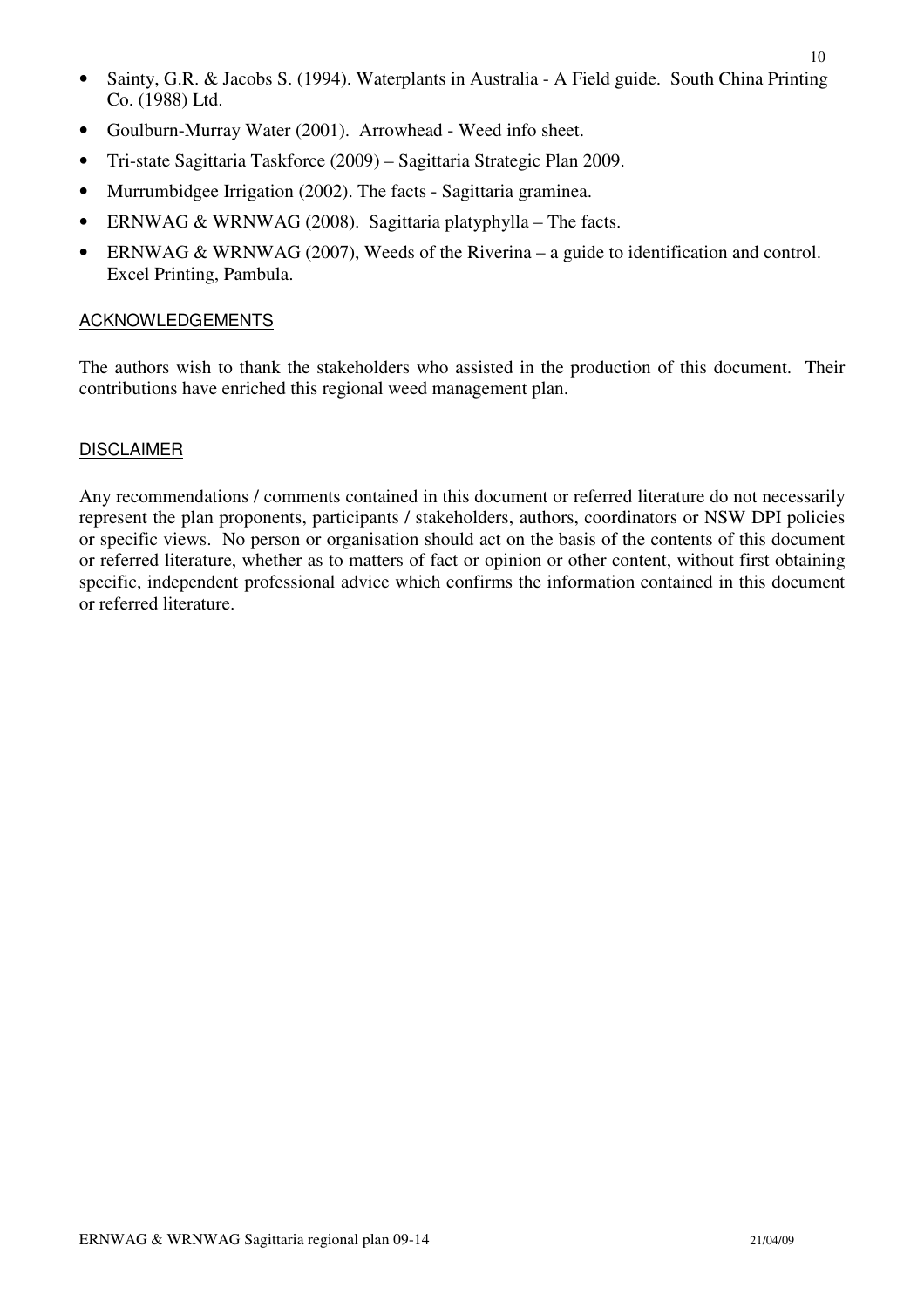Appendix 2.

## **Declaration/classification of Sagittaria in NSW & the Riverina.** As of 1/3/06 (Order 19)

*Sagittaria platyphylla* (previously known as *Sagittaria graminea* )

| All of NSW                                                                                                                                   | Class 5                | Restricted Plants: must not be sold, purchased or scattered.                                                                                                                                                                                                                                                                                                                                                           |                                                                                                                 |  |
|----------------------------------------------------------------------------------------------------------------------------------------------|------------------------|------------------------------------------------------------------------------------------------------------------------------------------------------------------------------------------------------------------------------------------------------------------------------------------------------------------------------------------------------------------------------------------------------------------------|-----------------------------------------------------------------------------------------------------------------|--|
| The following LCAs have sagittaria declared as a Class 4 - see below for the individual LCA control measures as per their Class 4 mgt plans: |                        |                                                                                                                                                                                                                                                                                                                                                                                                                        |                                                                                                                 |  |
| <b>LCA</b>                                                                                                                                   | Weed                   | <b>Control measures</b>                                                                                                                                                                                                                                                                                                                                                                                                | <b>Distribution</b>                                                                                             |  |
| <b>Albury City</b>                                                                                                                           | Sagittaria platyphylla | Sagittaria must be prevented from setting seed. Acceptable control options include:<br>• Chemical control<br>• Mechanical control<br>• Council approved property weed management plan                                                                                                                                                                                                                                  | No known infestations.                                                                                          |  |
| Balranald                                                                                                                                    | Sagittaria             | unknown at time of collation                                                                                                                                                                                                                                                                                                                                                                                           | No known infestations.                                                                                          |  |
| <b>CMCC</b>                                                                                                                                  | Sagittaria graminea    | Reduce existing infestations and prevent spread<br>Acceptable control options include:<br>Chemical control<br>Mechanical control where possible                                                                                                                                                                                                                                                                        | Prevalent in irrigation systems<br>and large areas of the Murray<br>and Edward river systems and<br>tributaries |  |
| Carrathool                                                                                                                                   | Sagittaria graminea    | Reduce existing infestations and prevent spread. Acceptable control options include:<br>Chemical control<br>Mechanical removal<br>Council approved property management plan                                                                                                                                                                                                                                            | Single known infestation in the<br>Wah Wah Irrigation Area.                                                     |  |
| Corowa                                                                                                                                       | Sagittaria platyphylla | Sagittaria must be prevented from setting seed:<br>Acceptable control options include:<br>• treat with herbicide registered for control in the manner according to the label for that<br>herbicide - chemical control<br>· mechanical control<br>• any regrowth that occurs atter initial treatment will require additional control with herbicide                                                                     | few isolated infestations along<br>the Murray River floodplain<br>and Lake Mulwala.                             |  |
| <b>GHS</b>                                                                                                                                   | Sagittaria graminea    | • Treat all Sagittaria graminea with a herbicide registered or permitted for control in the<br>manner according to the label or any permit for that herbicide<br>• Physical removal. Destroy all plant material in an appropriate manner once removed in order<br>to reduce the opportunity for reinfestation<br>• Cultivation. Maintain hygiene practices with all mechanical equipment to prevent further<br>spread. |                                                                                                                 |  |
| Griffith                                                                                                                                     | Sagittaria graminea    | Chemical control<br>Mechanical removal<br>Council approved management plan<br><b>Biological control</b>                                                                                                                                                                                                                                                                                                                | Individual infestation                                                                                          |  |